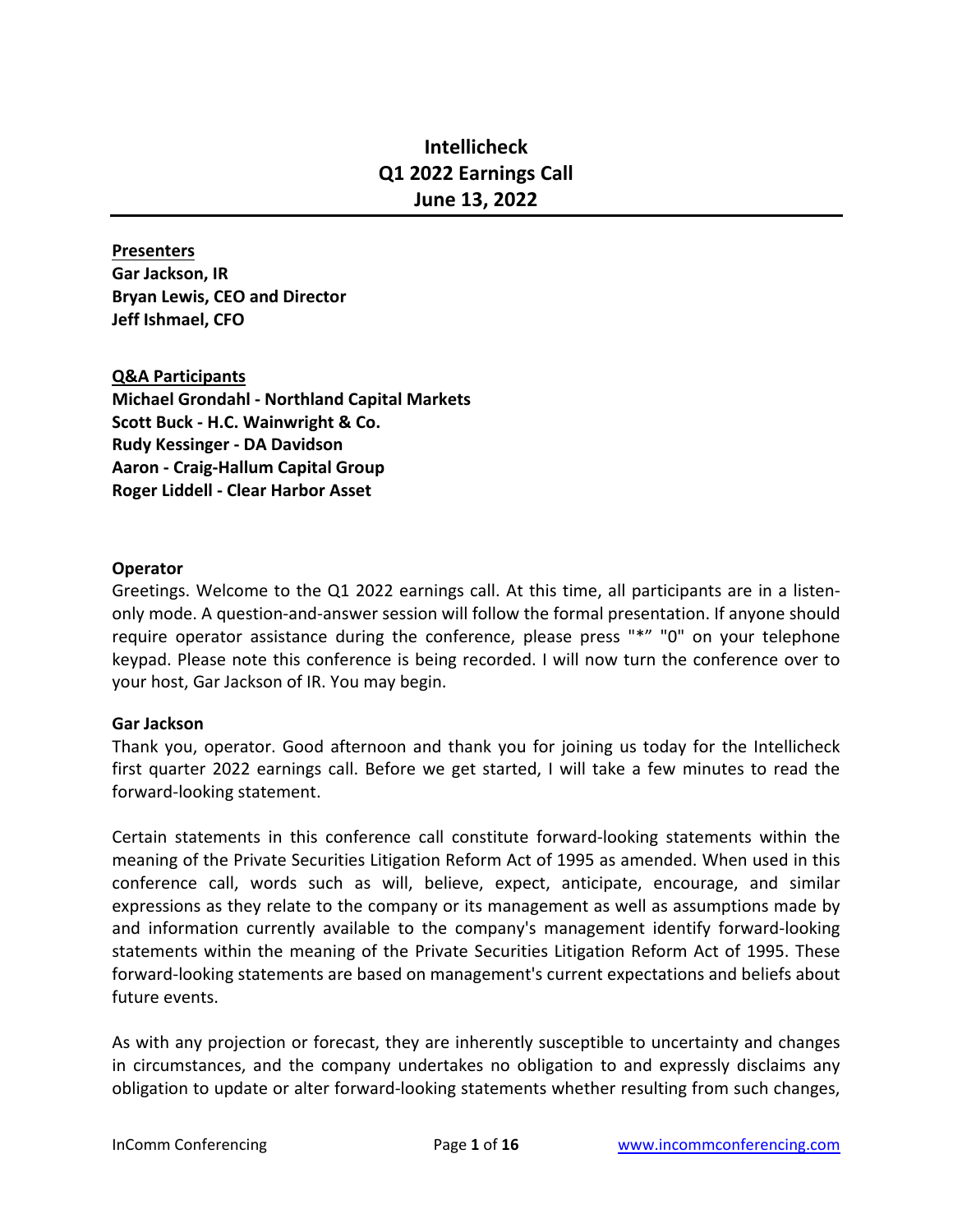new information, subsequent events, or otherwise. Additional information concerning forwardlooking statements is contained under the headings of Safe Harbor statement and risk factors listed from time to time in the company's filings with the Securities and Exchange Commission. Statements made on today's call are as of today, June 13, 2022. Management will use the financial term adjusted EBITDA in today's call. Please refer to the company's press release issued this afternoon for further definition, reconciliation, and context for the use of this term.

We will begin today's call with Bryan Lewis, Intellicheck's Chief Executive Officer, and then Jeff Ishmael, Intellicheck's new CFO, who will discuss the Q1 2022 financial results. Following their prepared remarks we will take questions from our analysts and institutional investors. Today's call will be limited to one hour, and I will now turn the call over to Bryan.

# **Bryan Lewis**

Thank you, Gar. I am very pleased to begin the call today by welcoming Jeff Ishmael as our new Chief Financial Officer. Jeff is a very operationally focused CFO with extensive SaaS experience and was the founding CFO at Cylance, whereas employee number seven, he had an instrumental role in the company's success. Cyclance was later sold to Blackberry for \$1.4 billion. This is followed by his role as the first CFO of Obsidian Security, another SaaS-based startup that was founded by key members of the Cylance team. In addition to Jeff's extensive SaaS-focused financial experience, he also brings extensive operational expertise, having overseen significant organizational functions, including business operations, business intelligence, legal, and HR. I am very excited to have him on the team.

Before getting into our first-quarter results, I'm going to take a few minutes to give some additional color to our recent restatements that led to the delay in reporting our Q1 results. During the first quarter of 2021, Intellicheck employees did a cashless exercise of incentive stock options. Due to an isolated administrative oversight resulting in part from the change in payroll providers, the company inadvertently did not remit payments to taxing authorities related to the shares surrendered for tax purposes.

This inadvertent administrative oversight was only recently discovered and resulted in an understatement of liability for surrendered shares and an overstatement of equity on the company's balance sheets. The oversight is being recorded as a \$1.244 million liability on the balance sheet as liabilities for shares surrendered on the March 31, 2022, and December 31, 2021, balance sheets. The company intends to rectify the liabilities in 2022.

In conjunction with the issue above, the company determined that certain participants associated options awards no longer qualify as equity rewards but rather as a liability resulting in an additional liability of \$141,000 for the three months ended March 31, 2022, versus the prior-year period. This change in classification to liability resulted in an adjustment to the first quarter of 2021 equity compensation expense, increasing it by \$3.56 million.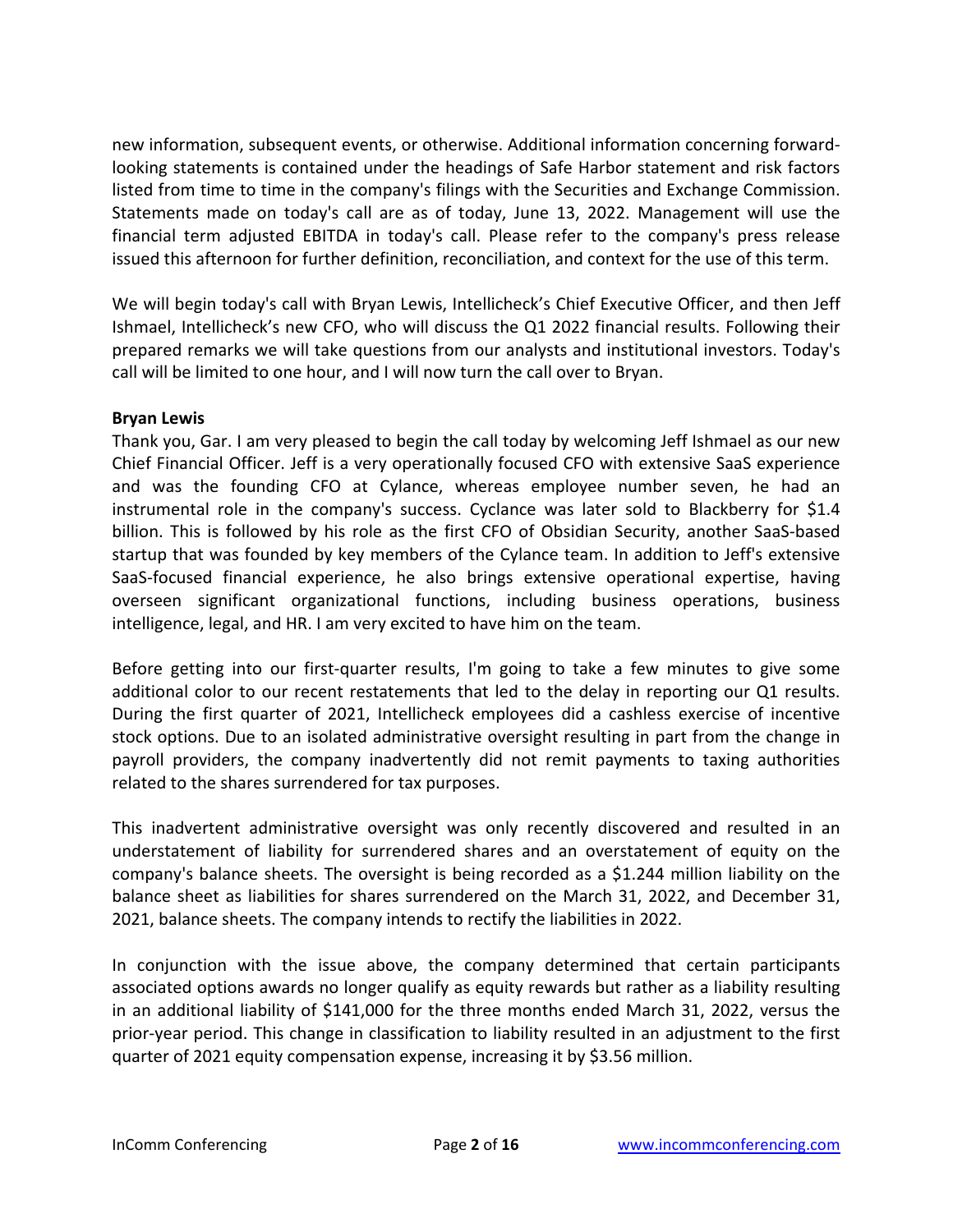As a result of the first quarter 2021 restatement, SG&A expenses related to equity compensation decreased for the three months ended March 31, 2022, by \$3.95 million compared to the same period of 2021. To ensure that this type of narrow isolated incident does not happen in the future, the company has engaged a nationally recognized fintech company specializing in managing employee stock option plans to coordinate the management of transactions by employees with respect to exercises of their stock options.

In addition, as a further safeguard, future cashless exercise of stock options will be settled by the sale of the surrendered shares and will be administered by our third-party provider. The company will not be involved in cashless exercise transactions or the remittance of the tax proceeds and tax authorities on behalf of employees going forward. As a reminder, these restatement amounts were predominantly non-cash, had no impact on revenues or EBITDA and again, we have put safeguards in place and have engaged third-party specialists to administer and advise on the equity compensation plans.

Turning now to our quarterly results, I will share the highlights with you, and then Jeff will go into further financial detail later in the call. Total revenue for the quarter was \$3.395 million, with SaaS revenue at \$3.35 million. SaaS revenue was up 21% over Q1 2021 and down 10% from Q4 2021. I will remind everyone that generally, for our retailers who are using our products either directly or through a sponsoring the bank, 33% of transaction volumes occur in Q4, and 21% of volume occurs in Q1, so the seasonality dip is expected. Gross profit margins remain healthy at 90.7%.

As we look at what happened during the quarter, I believe that the results show that number one, clients continue to find new uses for our products. Number two, we continue to expand in our core markets, and number three, we are continuing to find new markets that need our services.

Looking at our financial services clients, we are seeing strong progress with financial services company number three. We are nearing the completion of the rollout to their bank branches. From current volumes, we anticipate that the branches should generate over 1 million transactions per year.

Financial services company number four has completed the rollout of the bank mobile platform where the bank employees come to you in the lobby and process all of your banking needs using a tablet. You may remember that last year this client purchased a bucket of transactions that they expected to meet their needs over a one-year period. Instead, they used up their bucket of transactions in nine months, and transaction volumes with this client continue to increase. They have raised the minimum purchase for the second year of their contract by 16% with no discount for increased volume.

Financial services company number seven has extended the use of our services to Canada for both document validation and facial recognition. Financial services company number eight has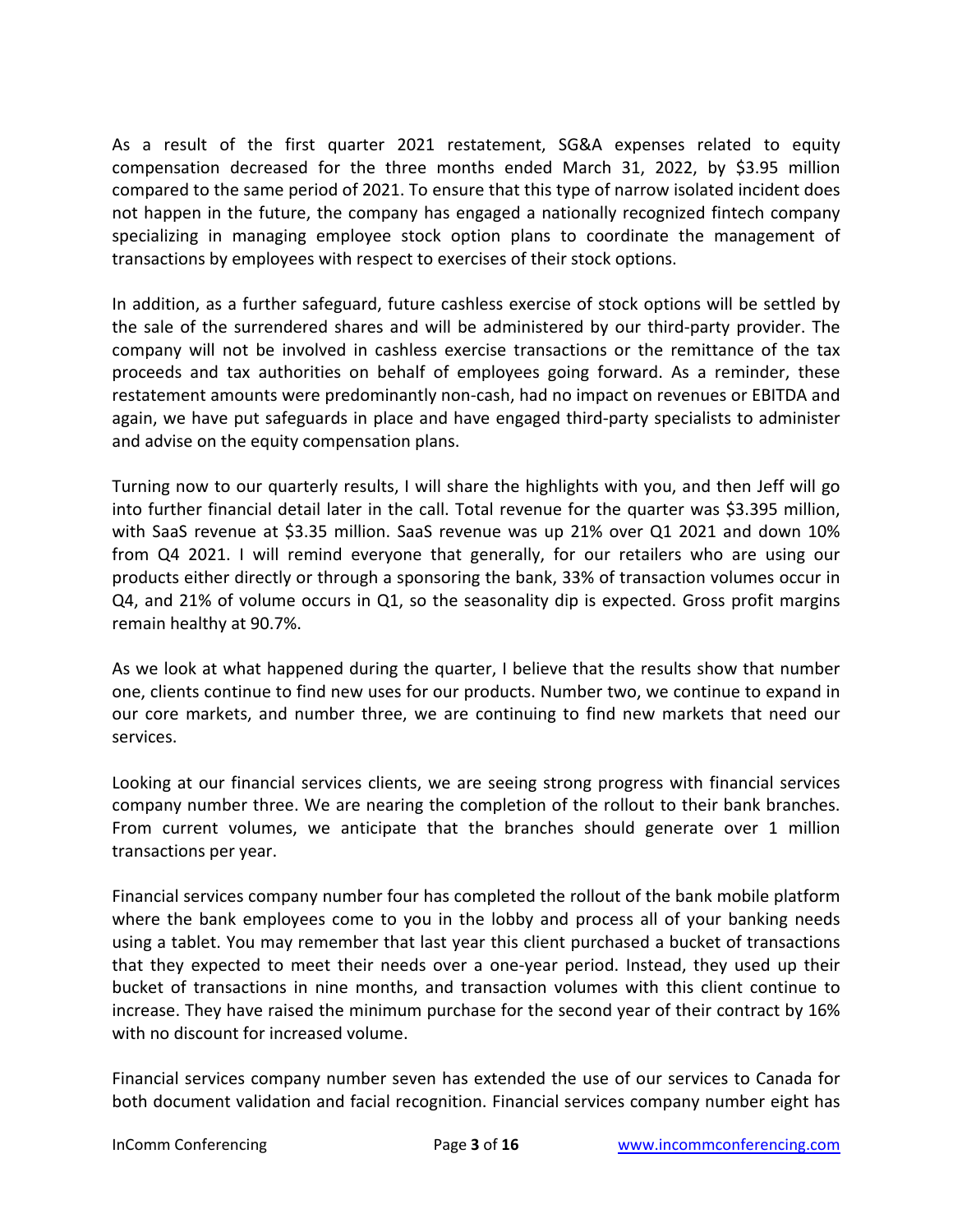signed on to validate passports starting at the end of June. This is an important milestone as financial services company number eight becomes our second major client to commit to using our technology solution for international documents.

Turning to new opportunities, the security audit at the top three banks we spoke about on the last call continues, and as I said, it seems the larger the bank, the longer the process. I have no doubt we will pass the audit as they are pretty much the same across all large banks; it's just a process they have to go through. The good news is that while it is happening, the bank is continuing to work with us to identify additional areas in which our services could be used.

On the retail client front, I am pleased to report another important development. Our off-price retailer that started out using Intellicheck for parsing to pre-populate applications at their 3000 locations and that we just renewed for a three-year deal has completed the rollout of an additional use case at their locations. In addition to credit applications, they have now begun using us for no-receipt returns. They expect that this will double their previous volume, and early indications show that to be the case. You may recall I shared with you in the last earnings call that we moved this client from a per-location pricing model to a per-transaction model with an 87% price increase in year two and a 33% price increase in year three.

Looking at new wins, we signed a prestigious new client and have moved them into production. This is a PE-owned global media and tech giant. This company has incorporated our API into their call center software to stop account takeover for the email services they provide. Think how much information a person could gain if they have access to your email. They can get banking information, credit card information, and, just as importantly, password resets. They can literally take over your life. Now if someone at this client calls to reset a password, they will be asked to authenticate themselves using Intellicheck software. A text is sent to their phone, and we validate the license. Even though this client went live just recently, we are already in discussions with them about other divisions that could potentially use us in North America with a further potential to expand internationally.

In addition to this, we have successfully completed a response to the New Hampshire unemployment security RFP. We have been notified of the contract award and are currently finalizing the contract. While not a large state when it comes to unemployment claims, I believe that given the issues many states are having with their current provider, this could become an important entrée to that market.

I am very pleased to announce that we have also signed agreements with two banks to begin pilots. The first is a bank holding company headquartered in the South with almost 2800 branches. This bank plans to start with digital new account openings and will then add the bank branches. This pilot is expected to start in Q3.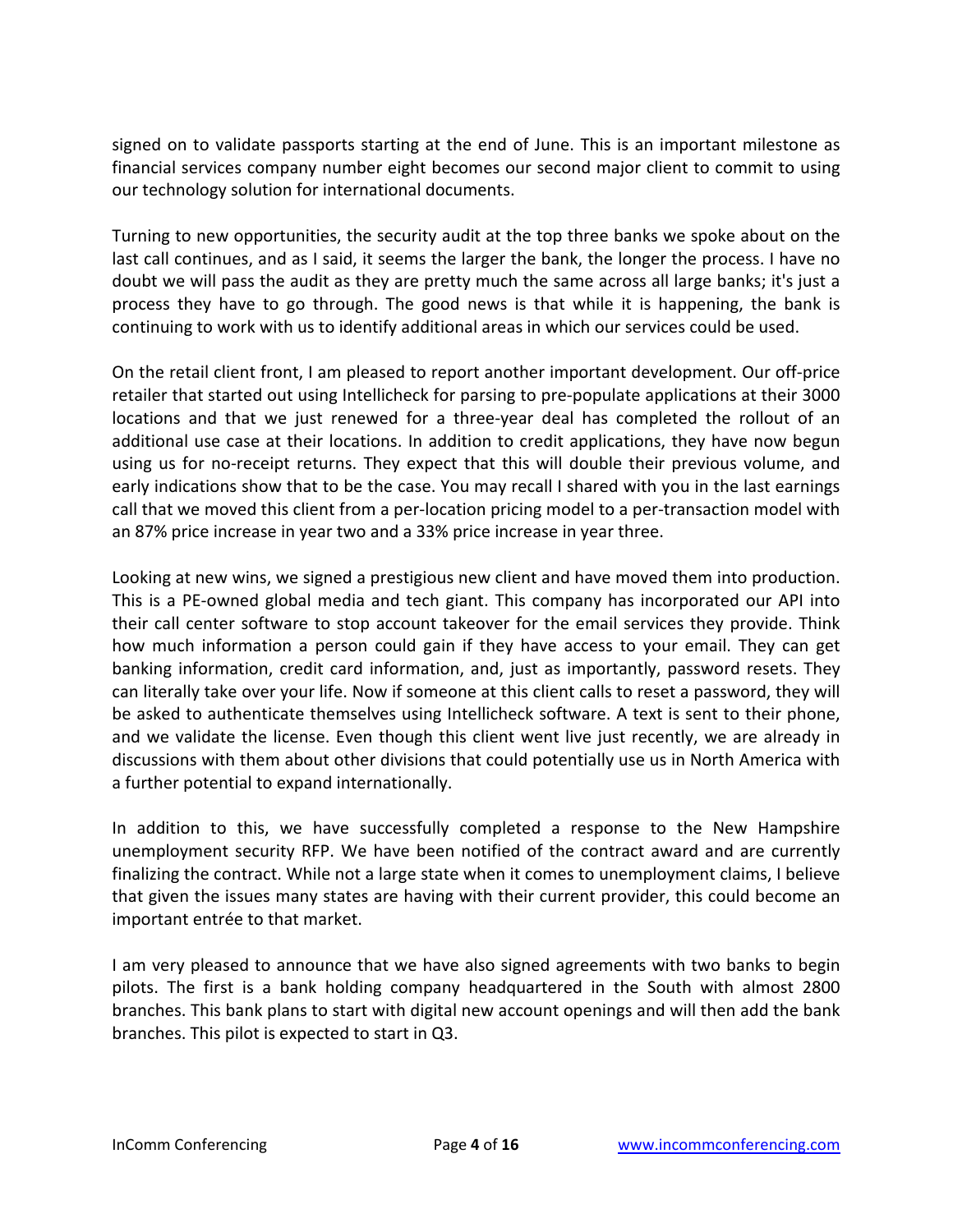The second pilot also involves a bank holding company and is also located in the South with over 1,400 branches. This bank is going to do it in the opposite order. They will start in the bank branches and then move to digital account openings. This pilot is also expected to start in Q3.

On the platform front, we continue to migrate our clients onto our new identity platform. This is giving us additional upsell opportunities like international documents. It is important to note that it is also allowing us to speed up the on-boarding of clients. All of the clients that have moved over to the form or are new to Intellicheck have said that the APIs are very simple to work with, and on average, the implementations have been 50% faster than in the past.

In response to those who have asked about the traffic coming from retailers, I can say it is very healthy and growing. To give you an accurate portrayal, I looked at transaction volumes from our top 10 retailers by volume for Q1 2022 versus Q1 2021. Please note that they only looked at fully lamented retailers so as not to skew the data with a rollout or a new use case. Based on those numbers, overall transaction volumes are up 6%. When new use cases are added to the transaction volume, use case goes up significantly. For example, I looked at the first four months of 2022 versus 2021 for the off-price retailer I spoke about who added no-receipt returns since they completed rollout at the end of April. Their volumes went up 36% and are growing.

A lot of people still think we are primarily tied to brick-and-mortar retail but let me remind you that is not the case. We have had significant growth coming from digital expansion and new markets that we are beginning to capitalize on. Again, I compared Q1 2022 to Q1 2021. Digital transactions were up 13%. Bank transactions were up 31%. Automotive dealer transactions were up 104%.

So before I turn the call over to Jeff, there are some statistics that I think are noteworthy given their impact on selling. As we review them, I am confident you will see their value in quantifying the need for our products. The Javelin research report published in 2018 put identity fraud losses at \$16.8 billion. The report published in 2022 put the number at \$52 billion. That is an increase of 200% in four years and the number of people impacted rose 150%.

In the last year alone versus the previous year, account losses in key areas like checking and savings accounts increased 73% to \$7.8 billion. Account takeover losses soared 90% to over \$11 billion. New account fraud rose \$6.7 billion, and the amount that hit the consumer rose 672%, with an average of \$1551 lost per victim. This level of fraud is not sustainable. What is frustrating is knowing that these incidents of theft could have been stopped by Intellicheck in less than 20 milliseconds. What I find promising is that I believe that the new clients we are signing, the pilots they are starting, and the number of leads that are coming to us indicate that key markets are beginning to take notice.

In closing, we have added new leadership to the finance team with a fast, experienced CFO who knows how to drive growth, analyze data, and has extensive operational and systems expertise.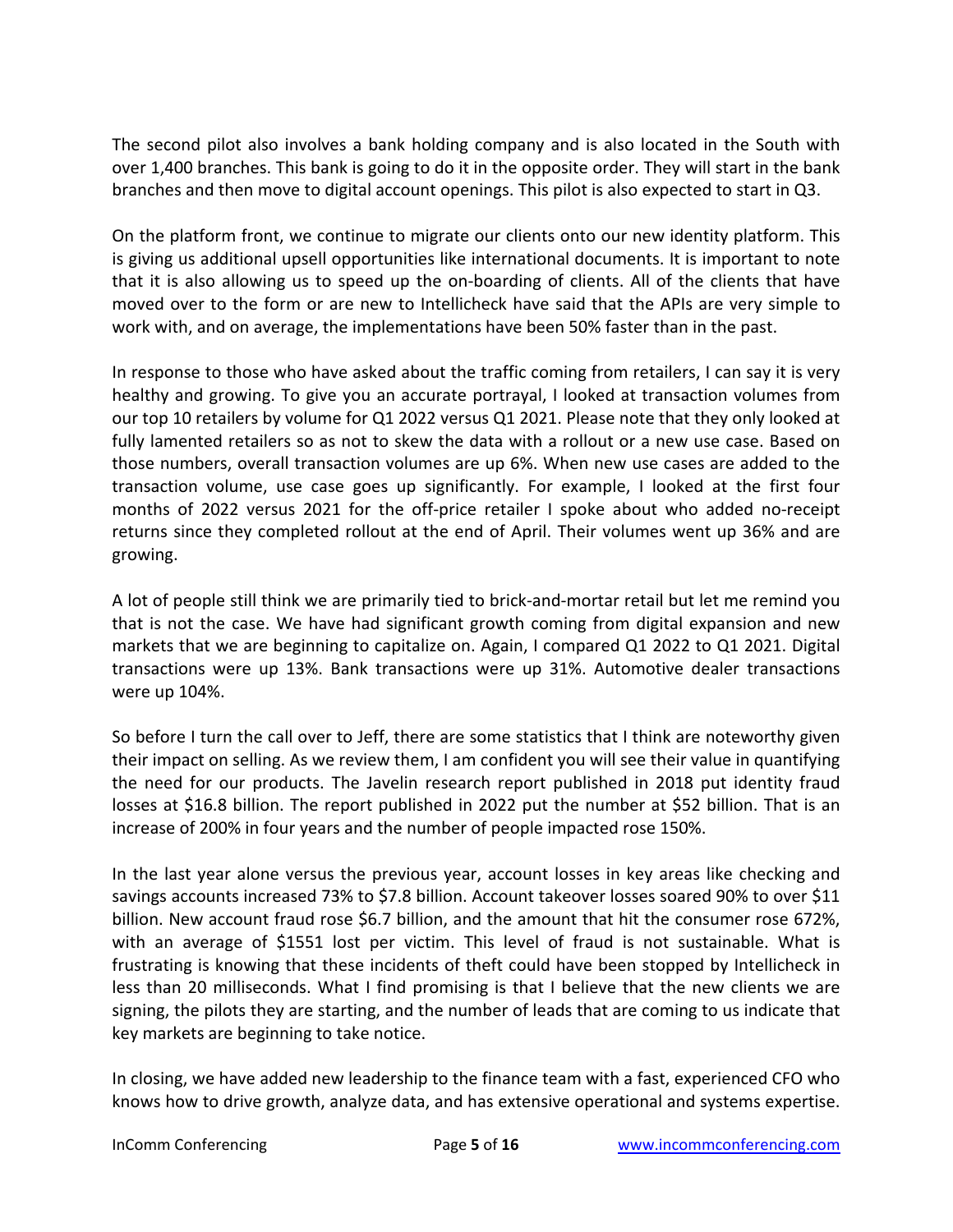Jeff is going to be an invaluable addition to the team to help me drive the business and introduce more rigor to our financial operations. At the same time, we are continuing to seek sales associates that have related industry experience and relevant relationships. During the quarter, we added two new members to the sales team with relevant experience, and they have hit the ground running.

I remain enthusiastic about the future for Intellicheck as we continue to expand our presence in multiple markets like automotive, banking, global email providers, and age-restricted product delivery services while we advance as a global, fully automated identity verification and fraud prevention company with what I believe are significant opportunities ahead of us. I will now turn it over to Jeff.

# **Jeff Ishmael**

Thank you, Bryan. I am excited to join the Intellicheck team. I believe this organization has substantial opportunity in the identity space.

Turning now to our first-quarter results, revenue for the first quarter of 2022 grew \$532,000 or 19% to \$3,395,000 compared to \$2,863,000 in the same period of 2021. Our SaaS revenue for the first quarter of 2022 grew \$577,000 or 21% to \$3,353,000 from \$2,776,000 for the same period of 2021. Gross profit as a percentage of revenues was 90.7% for the first quarter of 2022 compared to 92.3% for the same period of 2021. The decrease in gross profit percentage was primarily driven by higher cloud services, costs, and other web-based support.

Operating expenses which consist of selling, general and administrative, marketing, and research and development expenses, were \$4,547,000 for the first quarter of 2022 compared to \$7,281,000 as restated for the same period of 2021 due to the reclassification of the options as discussed. Included within operating expenses for the first quarter of 2022 (inaudible) 2021 were \$592,000 and \$4,545,000 respectively of non-cash equity compensation expense also due to the reclassification.

On a non-GAAP basis, excluding the impact of non-cash compensation expense in both periods operating expenses increased \$1,219,000 or 45%. This increase was driven by higher professional services and marketing expenses. The company reported a net loss of \$1,468,000 for the first quarter of 2022 compared to the restated net loss of \$4,624,000 for the same period 2021.

The net loss per diluted share for the first quarter of 2022 was \$0.08 compared to the restated net loss per diluted share of \$0.25 for the same period of 2021. The weighted average diluted common shares were 18.7 million for the first quarter of 2022 compared to 18.5 million for the same period of 2021. Adjusted EBITDA for the first quarter of 2022 was a loss of \$806,000 compared to a loss of \$51,000 for the same period of 2021.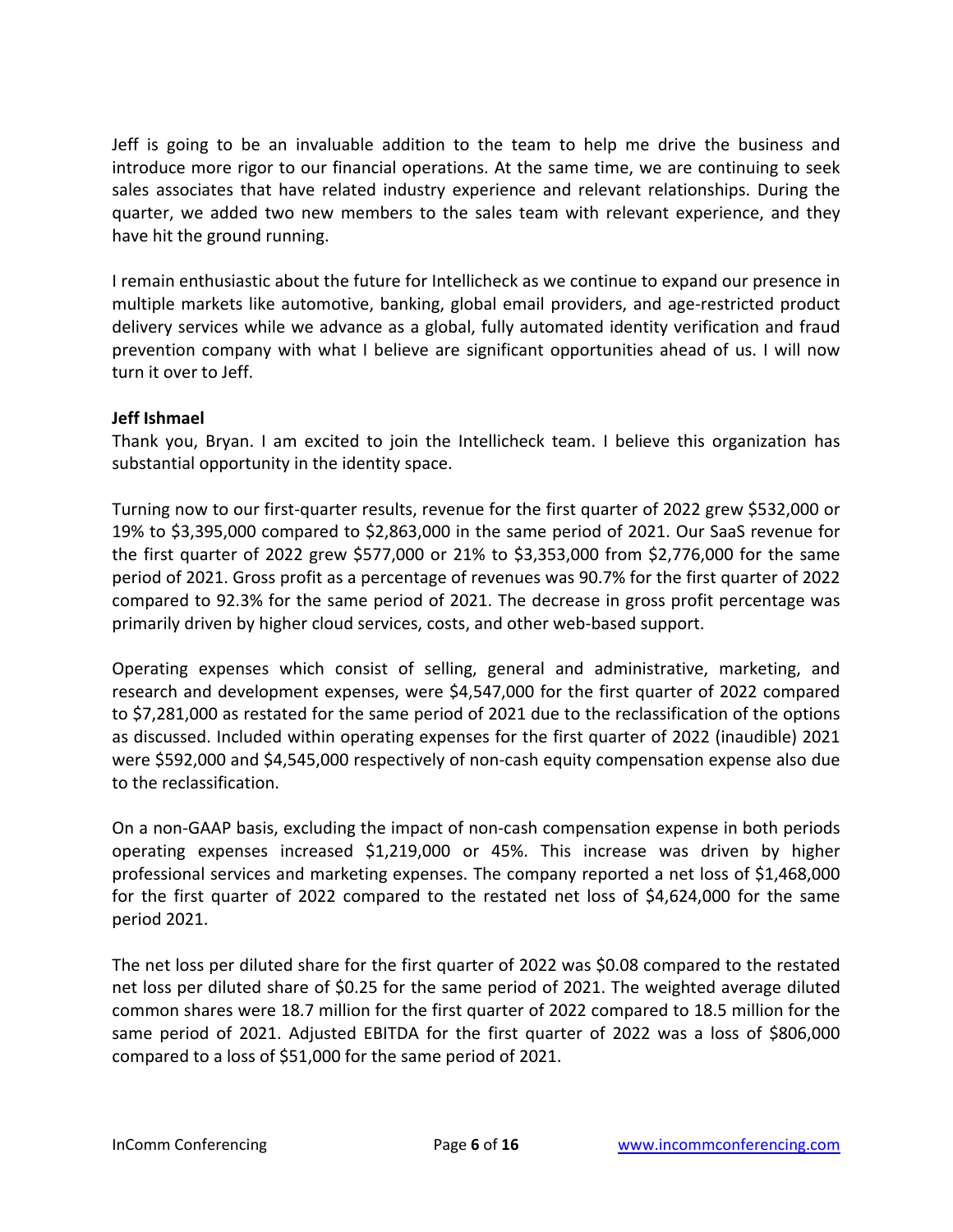Turning to the company's liquidity and capital resources, as of March 31, 2022, the company had cash of \$11.1 million, work getting capital defined as current assets minus current liabilities of \$9.7 million, total assets of \$23.5 million, and stockholders' equity of \$18.9 million. The company has a \$2 million revolving credit facility with Citibank that is secured by collateral accounts, and there are no amounts outstanding under this facility. As of March 31, 2022, we had net operating loss carry forwards of approximately \$18 million.

I will now turn the call over to the operator to take your questions.

# **Operator**

At this time, we will be conducting a question and answer session. If you would like to ask a question, please press "\*" "1" on your telephone keypad. A confirmation tone will indicate your line is in the question queue. You may press "\*" "2" if you would like to remove your question from the queue. For participants using speaker equipment, it may be necessary to pick up your handset before pressing the "\*" keys. One moment please, while we poll for questions.

And our first question comes from the line of Mike Grondahl with Northland Securities. Please proceed with your question.

# **Mike Grondahl**

Hey, guys, and good afternoon. Hey, Bryan, could you restate some of the highlights about I think it was the off-price retailer, just some of the progress they have made and kind of some of the numbers you said about that customer?

# **Operator**

Bryan, is your phone on mute?

# **Bryan Lewis**

Yes, my phone was on mute; sorry, Mike. Yeah, they had been using us just for credit applications, and they were getting hit with a lot of fraud on the no-receipt return, which is where the retailer always eats all of the fraud loss, so they moved us, and they are now using us for that use case. They said that would probably double the transaction volume, and as I said on the call, it appears that is the case.

We renewed them in Q1 for a new three-year deal. We kept them flat in the first year of it because we have been working on getting this new use case. Next year the fees go up 87% and in the third year they go up 33%.

# **Mike Grondahl**

Got it. Those are some big numbers. And the no-receipt returns, how would you say that offering is penetrated? Within your retailers, are you at like one in eight you have that up and running, one in 10? Just sort of roughly.

# **Bryan Lewis**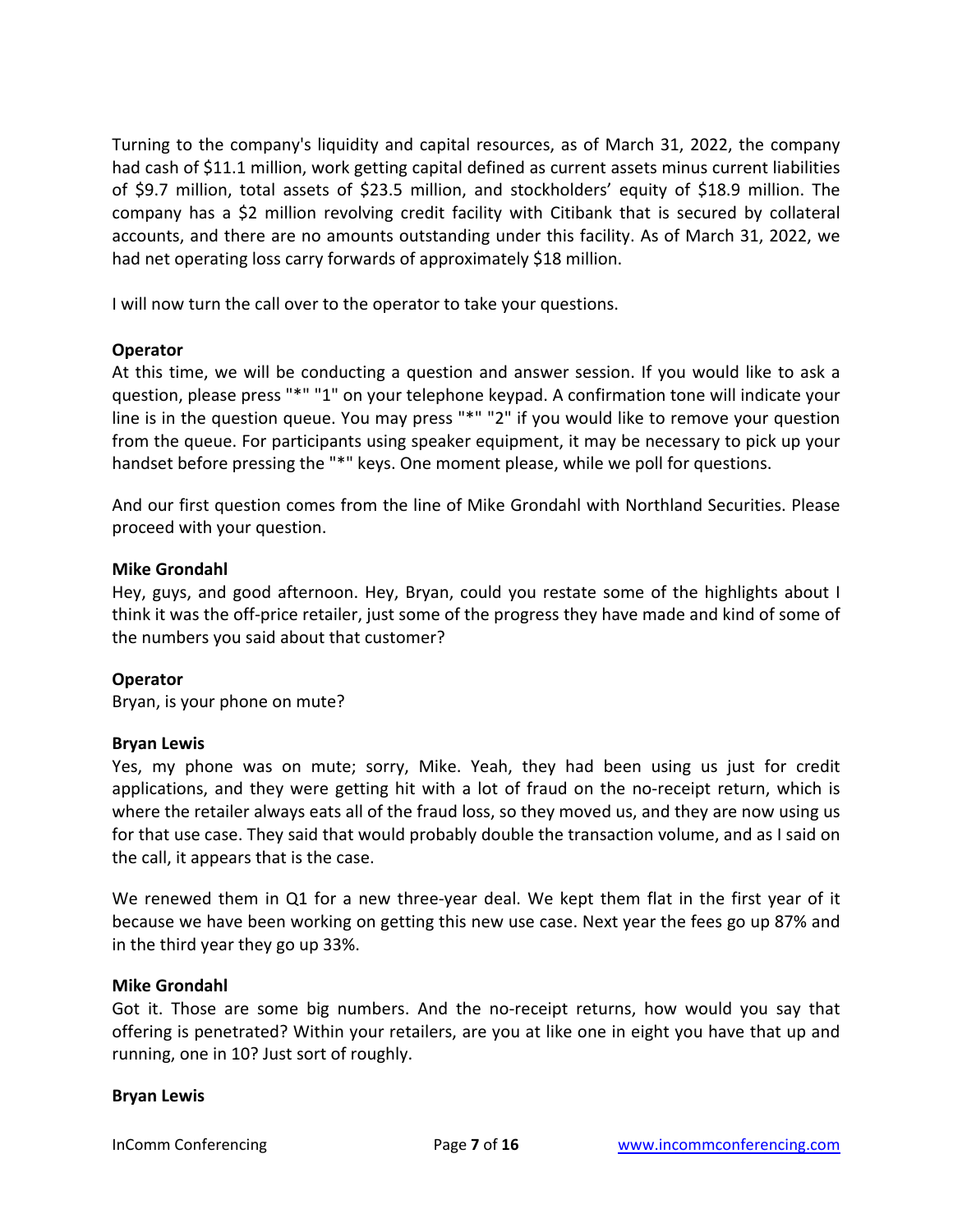I would say very, very few, so certainly it is one of the areas that we are going after with any one of the clients that we are already in, particularly the clients that we are already in because we don't have to do any work like we are already integrated into their point of sales system they just need to make it work for a new use case. So Bruce(sp) has any one of the salespeople that covers a bank that has retailers we are going directly to the retailers to see what their interest is in this use case.

### **Mike Grondahl**

Got it. And then secondly, financial services client number eight, I didn't completely catch what you are going to be doing incrementally for them. Could you just highlight that again?

#### **Bryan Lewis**

Yes, they have got an interest in passports and potentially other international documents besides passports, so they are looking for us to authenticate things in addition to drivers' licenses and state IDs. They want to be able to use international documents as well.

#### **Mike Grondahl**

Got it.

#### **Bryan Lewis**

one of the things that we brought out with the identity platform was the ability to do international, something that we couldn't do before, so this is all new use cases and opportunities that we are beginning to see because of the identity platform.

# **Mike Grondahl**

Got it. Lastly, how many integrations have you done sort of year to date, and what does the pipeline look like?

#### **Bryan Lewis**

I should have looked at the count for what we have done year to date. I say I am breaking out integrations to be sort of the difference between what I would call more provisioning where we are setting people up with our web tool and then direct integrations to somebody who is using what we call ID indirect. So before we used to conflate those two things, really I think it is a better thing to look at what is direct because that tends to be more high-volume versus what is a provisioning which can be high-volume but generally sort of small, medium volume, and we've got about ten different IDN direct implementations in various stages either active development or planning which is kind of consistent with where we used to be in the past. But when we conflated the numbers it sounded like a bigger thing thought it was better to give people an idea of what is probably more revenue driver than a provisioning.

#### **Mike Grondahl**

Got it, okay. Thank you.

#### **Bryan Lewis**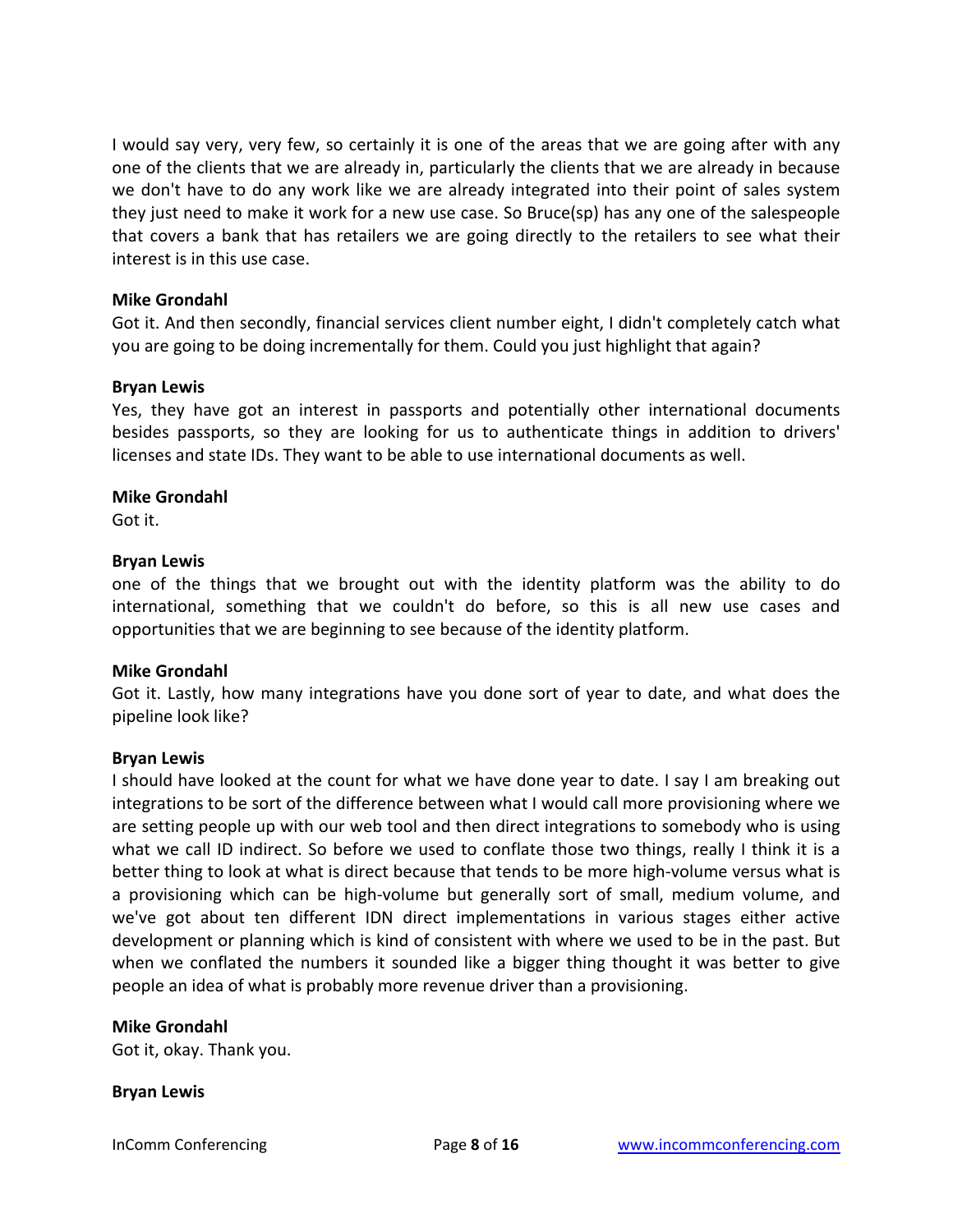Thanks, Mike.

# **Operator**

Our next question comes from the line of Scott Buck with HC Wainwright. Please proceed with your question.

# **Scott Buck**

Hi, good afternoon, guys, and welcome, Jeff. Bryan, you gave us some good same-store sales, you know, year-over-year color up 6%. Can you tell us is that above pre-COVID levels, or do we still have a little ways to go in terms of traffic to go back two years, I guess?

# **Bryan Lewis**

Brian, I would say it is still slightly below, not by much, though. We are getting there.

# **Scott Buck**

Okay, that is helpful. And then more of a, you know, bigger picture strategic question, given the current market conditions, how are you going back and forth between reinvesting in growth in the business versus trying to drive some positive EBITDA here in the near term?

# **Bryan Lewis**

Well, what I would say is we did a lot of investment last year, something which the cost will be going away. Like for example, to bring out the new identity platform, we needed to jumpstart some of our development team, but I looked at that as a project. It has a beginning, middle, and end, and then we don't need the people anymore, and so to me, that's you hire outside consultant developers to do that because when it is done, you just turn off their contract which is what we did in that case, and all those developers fall off of the cost side of the equation this month.

So what we are looking at right now is I think we right-sized the group last year. We had some areas, and IT where kind of some critical roles that I felt that we were single-threaded. So we added people to that. The other thing that we have done that was new expense for us, we never had a marketing team before, and we built that out, and we are spending money on marketing, and that is certainly paying off. We are seeing fantastic leads coming in across this spectrum of different things that we do.

You know, I will say that that media giant that we talked about came in as an inbound lead because the marketing worked so well. So we are not looking to really increase any expenses at all other than salespeople because I am always interested in salespeople, so really the goal now is I think we right-sized, we don't need to be spending a lot more money on people other than sales. So that is kind of how I am running the company. If we find the right salesperson, we are going to make them an offer. We don't need to add staff really in any other area.

# **Scott Buck**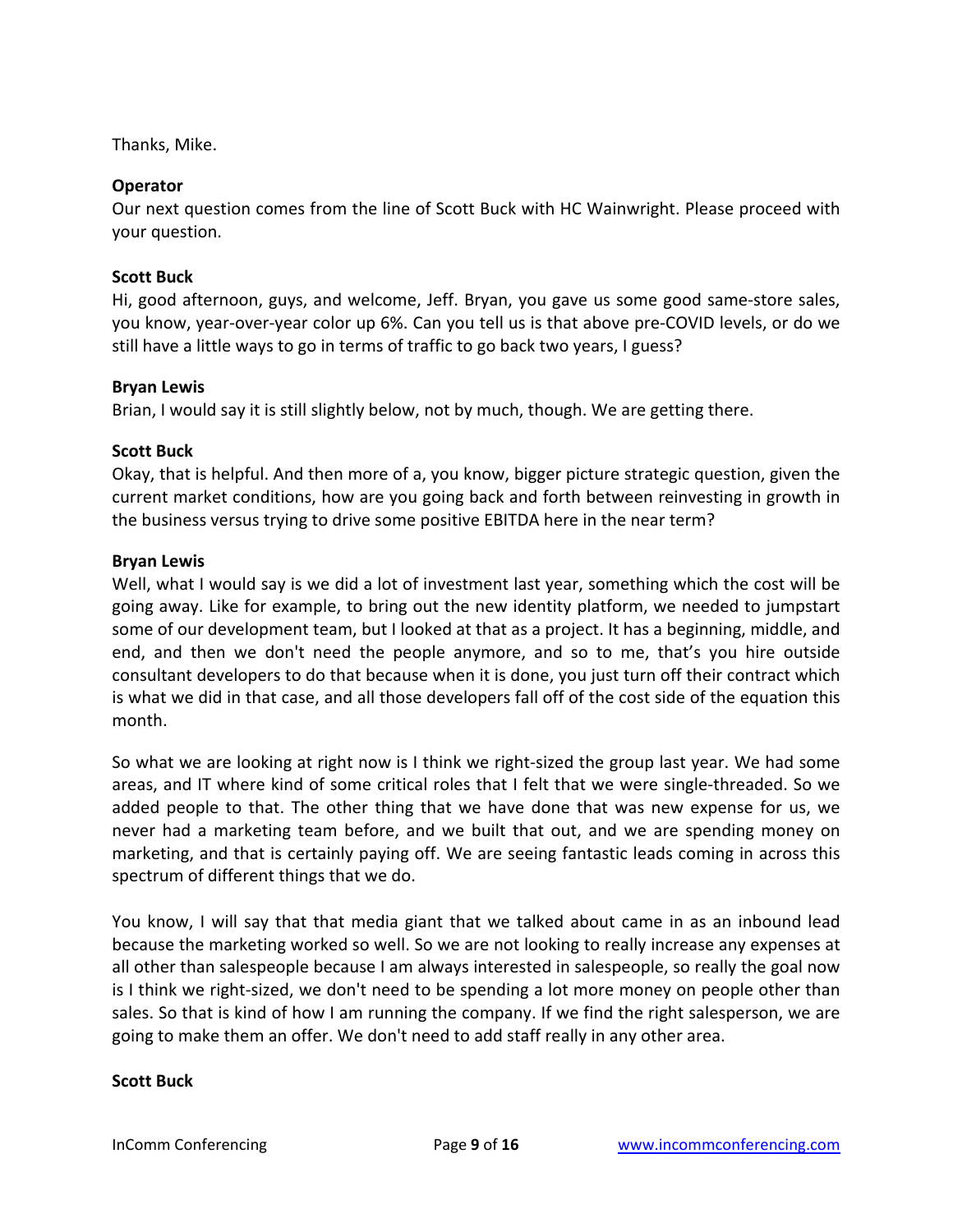Okay, I think that is some really helpful color. And then, in terms of capital allocation, how are you thinking about potential M&A, or with the stock down at these levels, does it make sense to try to buy a little back?

# **Bryan Lewis**

Okay, I will say this. People are always bringing things for us to look at; that is just the nature of the beast. We are always looking for partnerships that make sense. I think, for the most part, that is probably the best word to use. Partnership maybe work together if it is something that is symbiotic, and see if it really does make sense before you jump in.

I would say some people have asked about doing a stock buyback or those types of things, and I don't know; it seems a lot of times I don't see it really adding a ton of value. It doesn't really change the share price all that much, so at this point in time, I think I would rather keep the cash on the books for if I see things that could--to spend maybe on salespeople or other things like that but right now I think we have got a ton that we can be doing just to grow and sell and I am kind of focusing on that.

# **Scott Buck**

Scott sounds good. I appreciate the time this afternoon, guys. Thanks a lot.

# **Bryan Lewis**

Thank you.

# **Operator**

Our next question comes from the line of Rudy Kessinger with DA Davidson. Please proceed with your question.

# **Rudy Kessinger**

Thanks, guys, for taking my questions. Jeff, welcome, and I am curious, you know, just a couple of weeks left in the quarter. Is any kind of guidance or color you can give us for Q2? And then, just on a go-forward basis, Jeff, do you think we can get to a point where we can get quarterly guidance?

# **Jeff Ishmael**

That is more of a board-level decision, but I would say historically and currently, the board's opinion is not to give guidance.

# **Rudy Kessinger**

Okay, fair enough. If you could on the two new bank pilots and I guess maybe throw in the top three U.S. credit card issuer that is in the security audit too, can any way you can size up the potential either transaction volumes or revenues? I mean, is each one of those opportunities--I know the top three bank is a multi-seven-figure opportunity, but maybe those two new banks that are in pilot, I mean, are those mid-six-figure opportunities, or can those be seven-figure opportunities as well?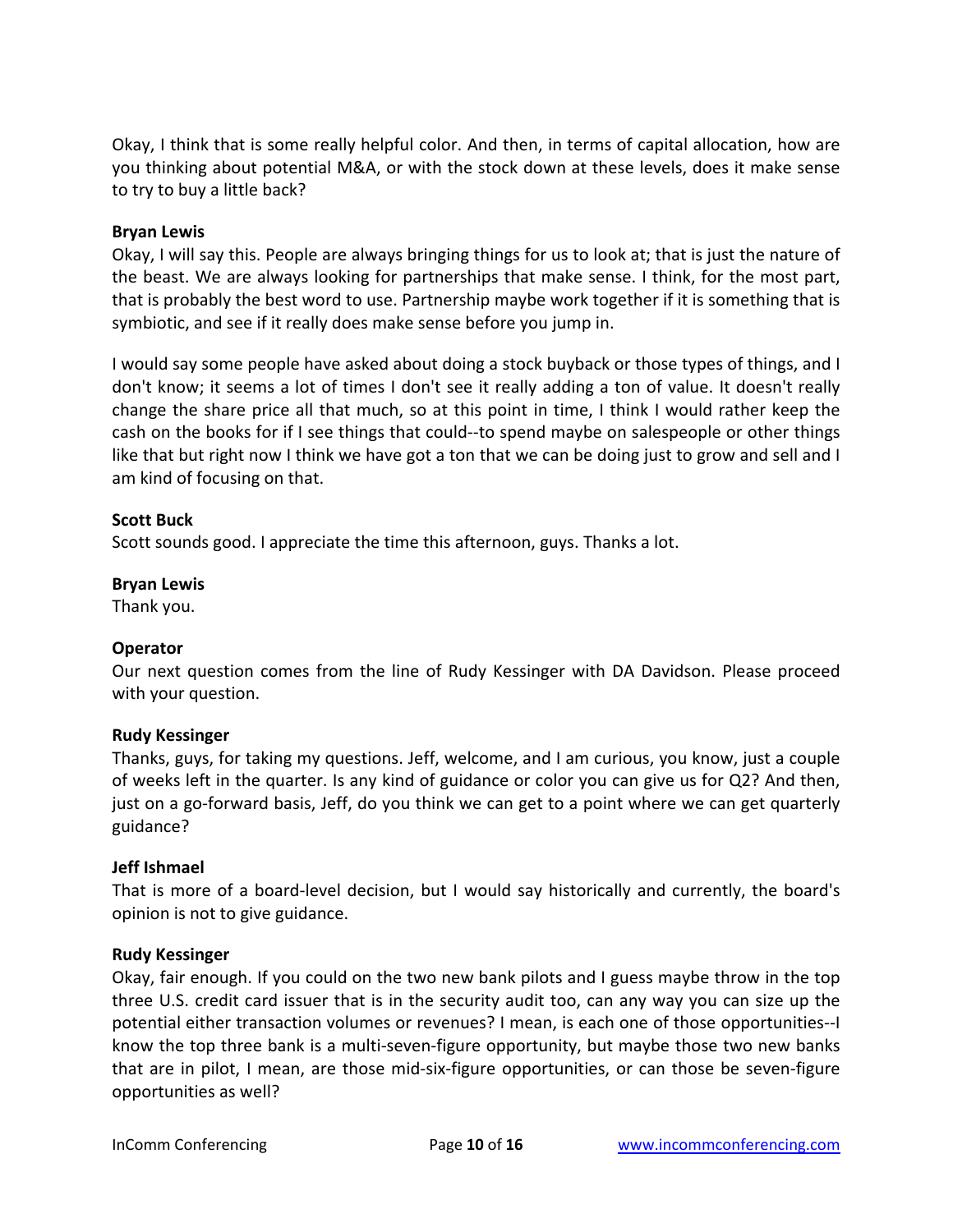# **Bryan Lewis**

I think it depends a lot. We will know more as we get into proof of concept because a lot of it depends on how often the bank wants to do an authentication because some of the banks say well, I am only going to do it if it is a transaction \$2500 or greater, some are thinking no, I need to start at \$500, so I would say at this point in time I think that they are very good opportunities but I couldn't give you an accurate number that I would want to hang my hat on today.

I would say that probably as we get closer to launch of the proof of concept, we would have better insight into that because knowing exactly what their decision tree on risk is, I can compare it to some other banks of the same size and then come up with an estimate.

#### **Rudy Kessinger**

Okay, that is fair enough. On pricing increases last quarter, you said you had 1100-store department chain that had a 33% price increase that was supposed to go through this quarter. I'm just curious if that has gone through yet $-$ 

# **Bryan Lewis**

--Yes.

#### **Rudy Kessinger**

Okay, good. And then secondly, you had said fin serve two and three would be renewing at some point this year. Is there anything further you can share just on timing of when those will renew and the expected price increase you think you will get on those?

# **Bryan Lewis**

Yes, that is going to be next quarter, and you know, I would say that I'm very happy with so far the price increases that we have agreed to because they are a combination of price increases and volume guarantee, but I am going to knock wood now and say I don't want to jinx it all yet, but we are in the final stages of--we are in the stages of finalizing all of that now.

#### **Rudy Kessinger**

Okay. And then, just lastly, the transition to the new pricing model where people are paying up front. I know you started that last year and most new customers are coming in that, those fin serve two and three, are they going to renew, or when they do renew, are they going to switch to that new pricing model as well?

#### **Bryan Lewis**

there again, they are going to switch to not necessarily paying upfront because they have a lot of seasonality and variability in their revenue streams because it is very tied to retail, so and then they apportion certain costs for their accounting they are going to want to do it pretty much pay as they go so similar to where they were, and I am kind of indifferent to it because once a retailer is on board, April is April, May is May, June is June, the volumes are very, very consistent and predictable. So we have a very good idea of the revenue that would be coming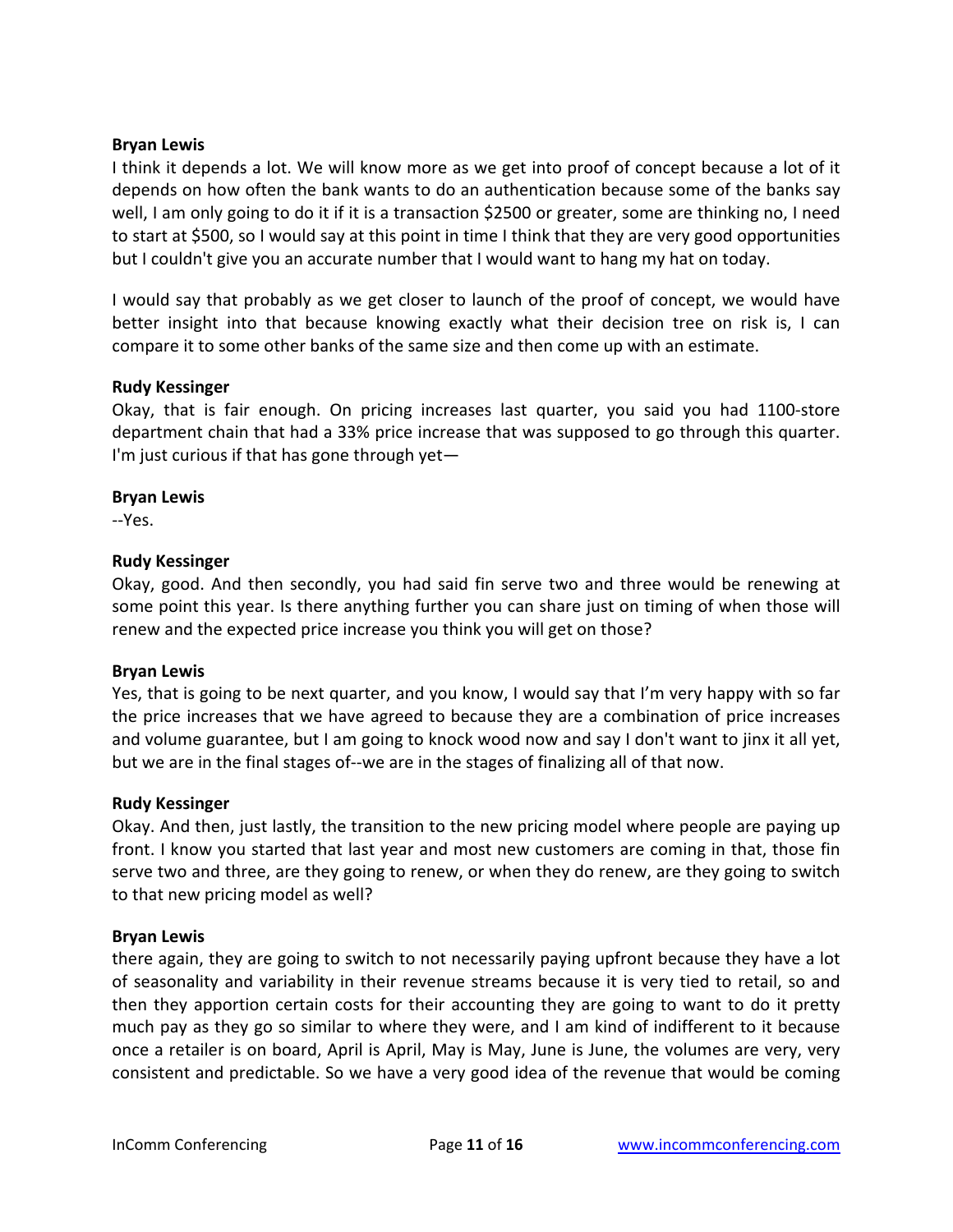in and as I said too there is going to be guarantees to the number of transactions that they are going to do.

# **Rudy Kessinger**

And then on the sales side, you said you added two this quarter. I think last quarter you said you added two as well just where do we stand what is the total sales rep headcount? And I know you have had some challenges, some turnover in the sales org, have you seen any improvement in the recent hires working out better than the hires over the last year, year and a half?

# **Bryan Lewis**

Brian, yes, we are about eight or nine salespeople; nowhere near where I want to be. I think focusing on hiring people from the industry who understand it is definitely paying off with the two guys that we hired already the meetings that they brought me to, I am very pleased with, and they are seasoned, they know how to work the phones, they know how to work relationships, so I am much happier with the latest hires than I were with the previous.

# **Rudy Kessinger**

Okay. I will jump back in the queue. Thanks, guys.

# **Operator**

our next question comes from the line of Jeff Van Rhee with Craig-Hallum Capital Group. Please proceed with your question.

# **Aaron**

Hey, guys. Aaron on for Jeff. Appreciate you taking our questions. So first question to follow up on that question about sales, so any target that you are looking for as far as total sales headcount over the next quarter, two quarters, end of the year?

# **Bryan Lewis**

Look, I think that as we begin to focus more on our vertical alignment of salespeople so that they are speaking the same language as the client, one thing that I would say is when we were smaller, they had to sell to everybody, but when we start to get bigger, and we know that we can focus on areas what we are doing is looking to hire people who are experts in that area, and once we size up the opportunity by vertical, then we are going to get a really good idea of where we want to hire people. Because the way that I look at it if you are not speaking the language you don't have any credibility and you guys get it from the buying world people talk duration and equity world they talk volatility, and nobody from the different worlds knows what that means.

I want to make sure that somebody is going in and talking to an auto dealership they know the language, they are talking to financial services, they know the language. So I would say that my goal would be to get to 15 good people because we know that we have that much opportunity out there, but I want to do it logically, and I want to make sure that we are hiring good people. I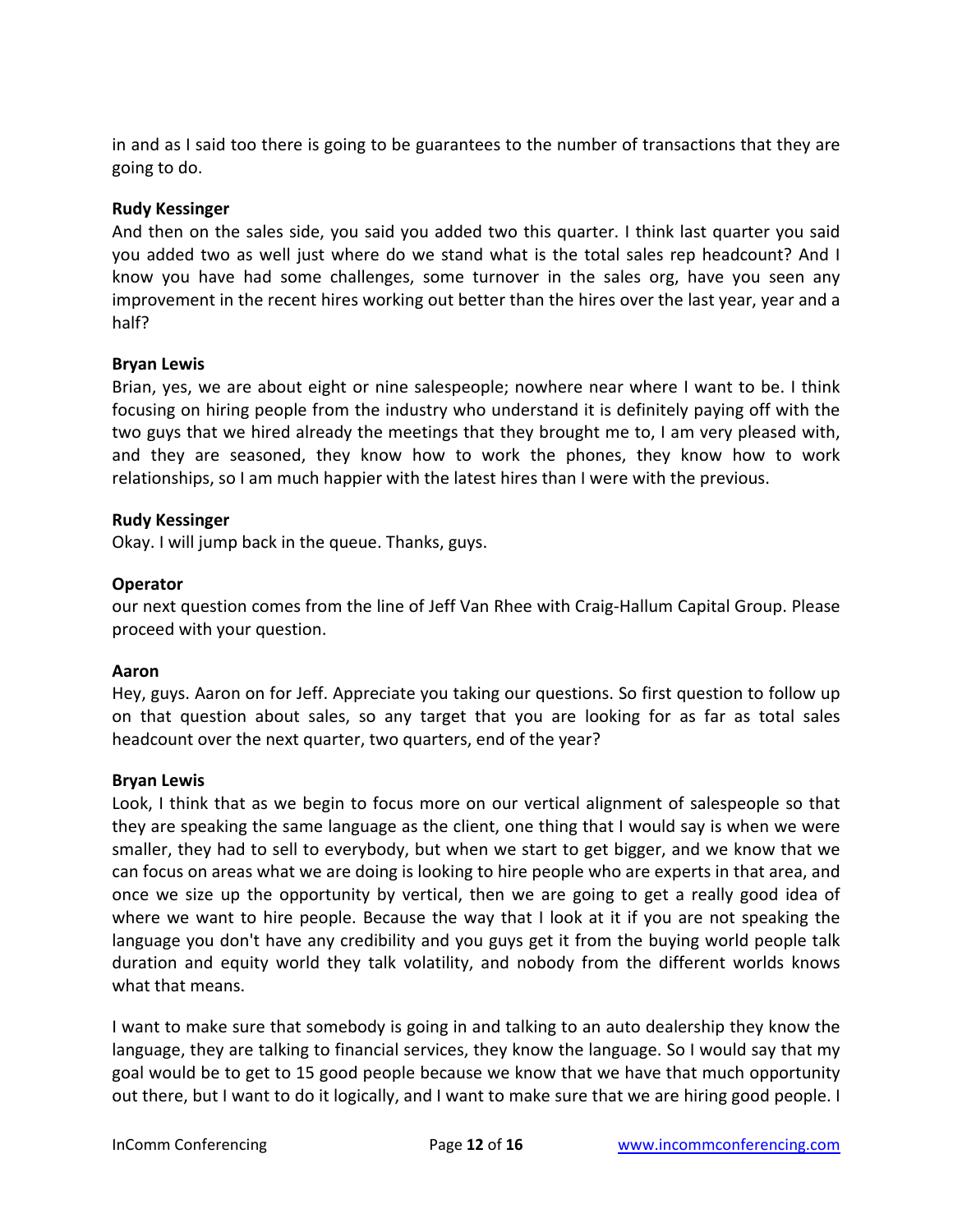don't want just a butt in the seat. I want somebody who knows the market that they are going after, has a track record of proving that they can succeed in it, and understand the awesome opportunities that they have coming to Intellicheck as a salesperson.

# **Aaron**

Awesome, that is helpful. And then you know lots of good color on wins. Curious if you can put any bounds around bookings in the quarter and how is it compared to expectations maybe to past performance, anything you can provide there?

# **Bryan Lewis**

Q1?

# **Aaron**

Yes.

# **Bryan Lewis**

I am always looking for more than we are providing, but I would say that given it's a new sales team, or it was, and they were building pipeline and things I think it was within where we wanted to be, I am always pushing everybody to do more than they are and certainly the salespeople that we have who are successful always want to do more as well so they understand when I say we need to do more and you can do more, and they get it.

So I would say that is kind of within bounds. I would rather we were more the higher end of the bound. We also know that some of this was we had one of our larger clients go into a freeze, so that impacts things, but looking forward to coming out of that freeze and what we know that is going to bring for us so within bounds given that number two going into a code(sp) freeze.

# **Aaron**

Perfect. And then last question just related. I was actually about to follow up on that code freeze. Anything change there? I think previously, you said Q3 that that would be completed. Anything change there on the timeline?

# **Bryan Lewis**

Not so far. Timeline looks like it is holding. It is just a matter of when in Q3 because that will depend for when all of the retailers go into a code freeze where in Q4 they go into it, will have an impact on implementations this year.

# **Aaron**

Got you. That is helpful. That is it for me.

**Bryan Lewis** Great, thank you.

# **Operator**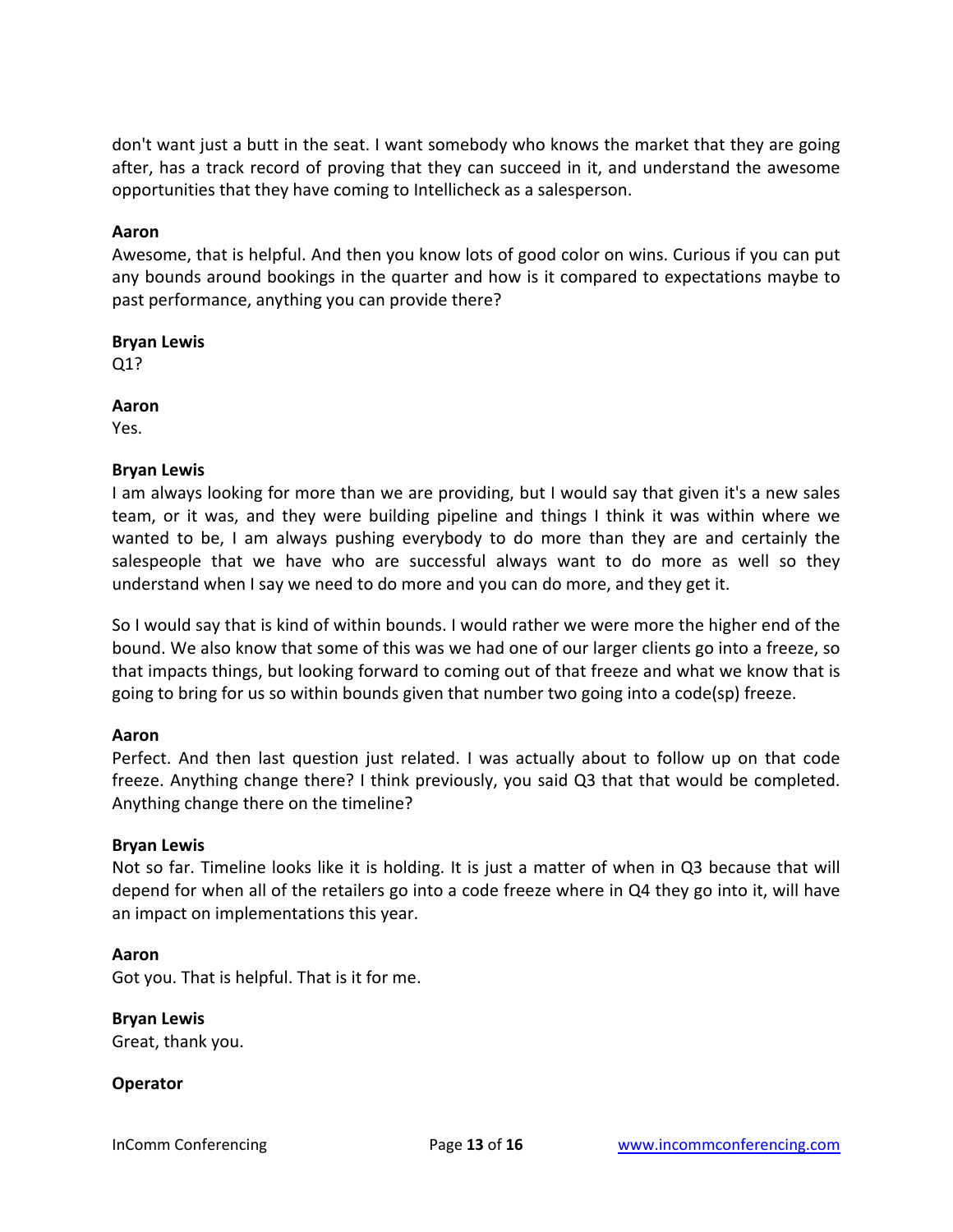And our next question comes from the line of Roger Liddell with Clear Harbor Asset. Please proceed with your question.

# **Roger Liddell**

Yes. Good afternoon, Bryan and Jeff. The couple of things I wanted to follow up on the comments about the pre-purchasing the buckets and separately the guarantees how do those call them changed marketing approaches affect the quarterly pattern that you have guided us to in the past, the 21% Q1 and 33% Q4 and so forth?

# **Bryan Lewis**

So the one thing I will say the guarantee is the only thing in Jeff correct my accounting because you know how much I hate accounting. Those guys are basically billed in arrears, and if they missed a guarantee, that will be trued off at the end of the year and then, for the prepayments, Jeff explained I know how we are working that the prepayment model, I think we are booking that straight line, right?

# **Jeff Ishmael**

That is correct.

# **Bryan Lewis**

So that will take some of the seasonality out, but for the most part, they've very large retailers. Roger, the large retailers, given the nature of how they do their expensing they are staying on a model where we are going to bill them in arrears. The bank that has prepaid, we have a lot of retailers who pay us direct, and then they reimburse the retailers so they can make the difference. A lot of the other clients in the other markets that we have they are the ones who are pre-paying a bucket.

# **Roger Liddell**

Okay. Well, I think it would help if you were more forthcoming. I mean sharing more with us in terms of the adjustments to the revenue models that we are carrying in our heads. For instance, if a shortfall if an arrearage is trued up in the Q4, maybe there's a thesis that Q4 is going to plea notably higher percentage of annual than the 33. So as things play out, hold our hands in terms of how to think about it.

#### **Bryan Lewis**

Yeah, and then Roger, if you remember, and we will give color on that, but it's not calendar year because it is when the contract is signed, so it could end up that we are doing the true-up in Q1 or Q2, it all depends on when the renewal date or renewal of the MSA is so it's not necessarily that would come in Q4. But I see what you are saying, and we will try and help everybody with those models because I understand. I don't want to come out with a crazy surprise because then it just screws up quarters going forward so I take that and I understand it.

#### **Roger Liddell**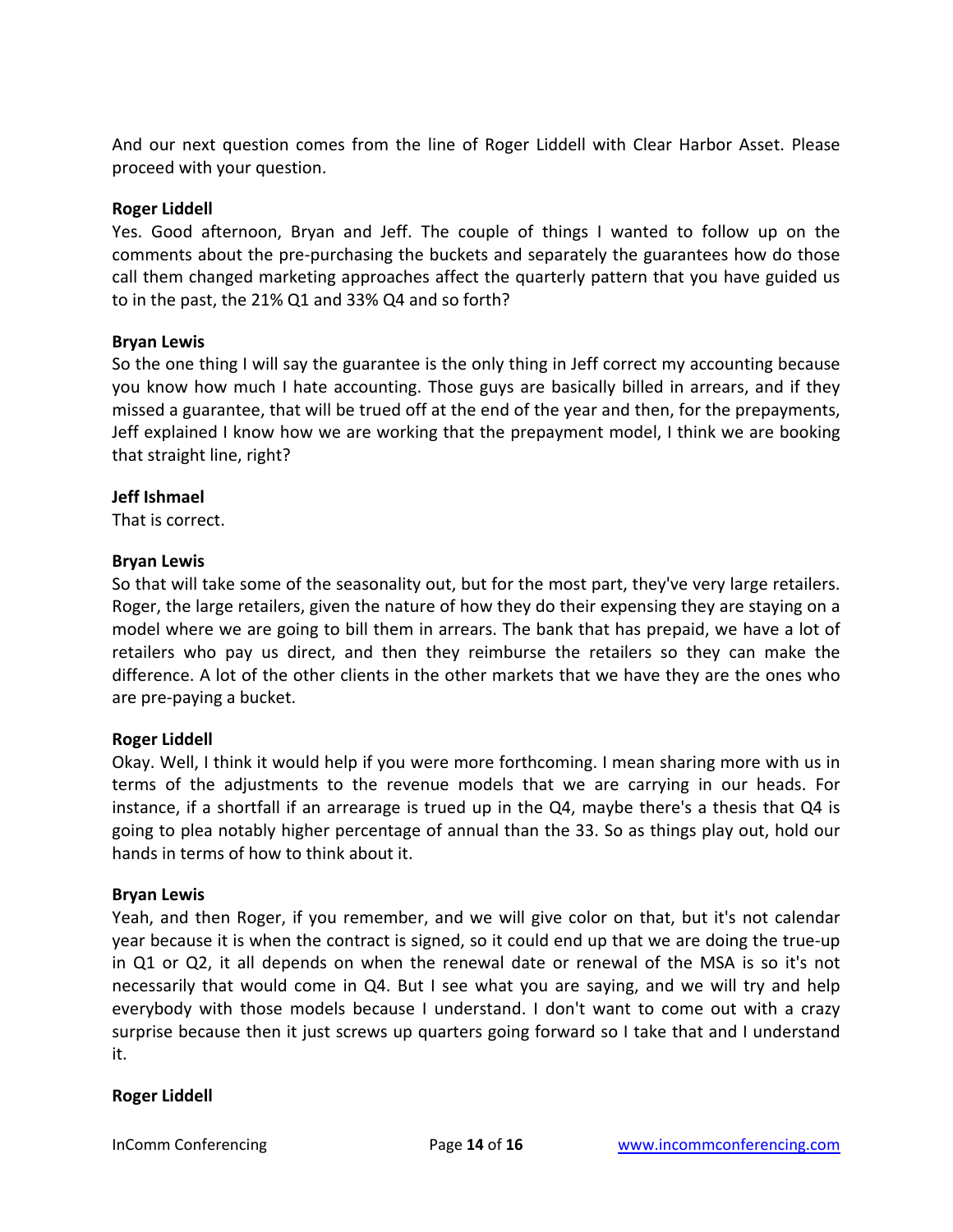Okay. I was struck by the Javelin data; at least, I think they are from Javelin. You gave the 2018 Javelin figure. Astonishing numbers, which puts up in bright lights to me one of the mysteries of your penetration or lack of penetration among the existing financial services companies where these credit card issuers they've got some retailers out there who are on board and presumably happy to be sheltered from these fraud patterns but why isn't the door--your doorway having other retailers and relevant customers of the FIS, I'm sorry financial services company, why isn't the marketing, why aren't people just being driven to your front door by the Javelin numbers and the forecast of it certainly not going down?

# **Bryan Lewis**

I would say that we are beginning to see that. All marketing takes a while to get an affect. There is studies about we have to touch somebody 16 times through their marketing campaign before they even notice it, those types of things which is why the spend on marketing was important to me, and I would say that it is paying off, and people are beginning to find out who we are. And like I said that email customer came to us. One of the proof of concept banks came to us.

I think it was very interesting that the top three bank that we are talking about even though we were working with them a whole new division of that bank came to us through going to our website and filling out a form because they wanted to hear about us so I would say those things are beginning to pay off. I think there's also, as I said, I need more people, more quality people knocking on doors, and we are just looking for them, and we are adding them, and I think we did very well with the two from the industry that we hired this quarters.

So I think it is a combination of things but again this company had shortchanged marketing itself for a very long time and last year was the first year that we spent money on it, and I think it is happening now, and knock wood, it keeps increasing because the rate at which the quality leads are coming in continues to increase and when I say quality leads they are all good but a bar(sp) to me is very different than a superregional kind of bank coming in and saying I need to talk to you guys about what we do.

# **Roger Liddell**

Okay, finally, I had expected you to give texture and commentary about the platform 2.0 in that I felt that it represented a departure, a quantum increase in capabilities and opportunities, and you were excited about it, but there was not a word in the prepared remarks so the alarm would be that it is old wine in new bottles.

# **Bryan Lewis**

No, one thing I did say, Roger, was what we do know and remember, every new client is going on the new platform. What we do know is that we are bringing clients up 50% faster, so that means revenue is coming in the door easier.

We also have clients now that have either already signed up for international documents or are in discussions to do that. That is something that couldn't have been done before the new identity platform came out. So I would say that we have got a lot of very interesting things